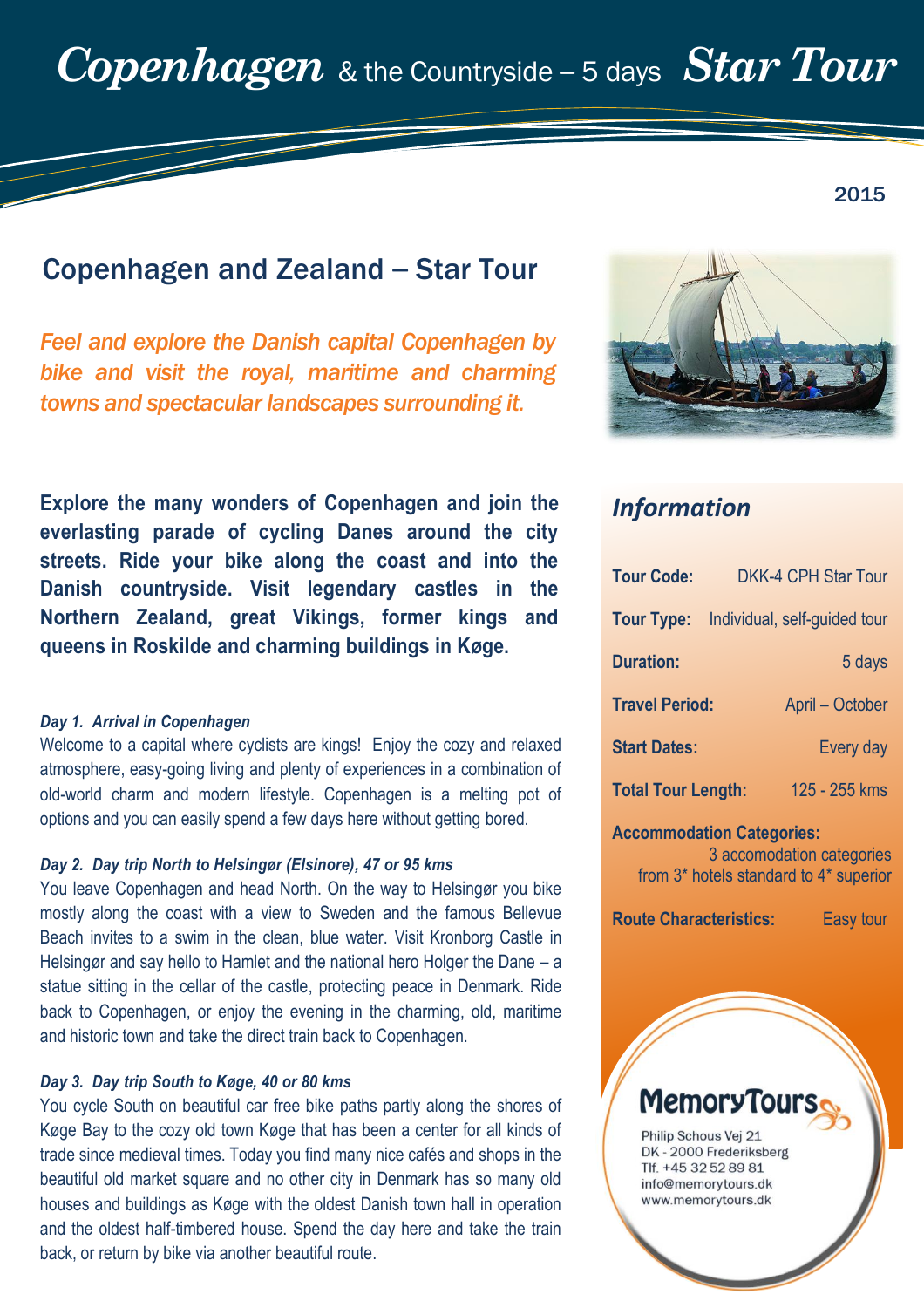# **MemoryTours**

#### *Day 4. Day trip West to Roskilde, 32 or 47 or 65/80 kms*

You cycle though the suburbs of Copenhagen and pay notice to the transformation from big city to a peaceful countryside. From a distance you can see Roskilde and the spires of the cathedral Roskilde Domkirke, which in 1995 was admitted as a UNESCO World Heritage Site. The sarcophagi and tombs of 38 Danish kings and queens laid to rest here make this church special because nowhere else in the world are so many kings and queens buried in the same church. Visit also the Viking Ship Museum with both original Viking ships and exact replicas – or try to sail a small one yourself. Once again you are free to spend your day here and take the train back, or you can ride your bike back to the city.

#### *Day 5. Copenhagen*

A memorable tour has ended. Departure after breakfast at the hotel - or you may extend your stay with a few days in this beautiful and charming city.

#### *Travel dates 2015*

Arrivals every day from April 1<sup>st</sup> to October 14<sup>th</sup> 2015

#### *Accommodation & Sample Hotels*

This tour is available in 3 categories:

- Cat. A+-sup.: 4\* hotel, Superior room
- Cat. A-std.: 4\* hotel, Standard room
- Cat. B.: 3\* hotel, Standard room

**DGI-Byen Hotel** is the primary hotel for this tour in category B and all *bike delivery takes place here*. The hotel has 3-4 stars standard and is situated just behind the Central Station and Tivoli. Guests can park one car for free at the Hotel DGI-Byen during the entire tour no matter whether they are staying at DGI-Byen or at alternative hotels. However, in case of extreme last minute bookings or specific requests for alternative hotels, parking at DGI-Byen *may* be restricted.

**The Grand Hotel** is a charming 4\* hotel with excellent location near Tivoli and the Central Station, in the heart of the city and with many sights and attractions within walking distance.



#### *Routes*

Explore both Copenhagen and the charming countryside from a comfortable base in Copenhagen. This tour offers a wide variety of routes every day and the suggested day trip destinations are all in within 40-50 kms reach from Copenhagen.

If you feel for a longer route, we recommend returning to Copenhagen by bike via another beautiful and different route the whole way or part of if plus train covering the rest.

Due to the abundance of cycling choices to make in Copenhagen we have put together a few alternative routes. Each guest will receive 8-10 routes to choose from taking you through the wonders of the capital and its spectacular surroundings.

It is possible to spend the day exploring the route and the towns you arrive in, and return to Copenhagen by train within 35-50 minutes

Train tickets are not included in package price.

Bikes are transported free of cost in regional and suburban trains. (However, the *Metro lines* in central Copenhagen requests both person + bike tickets).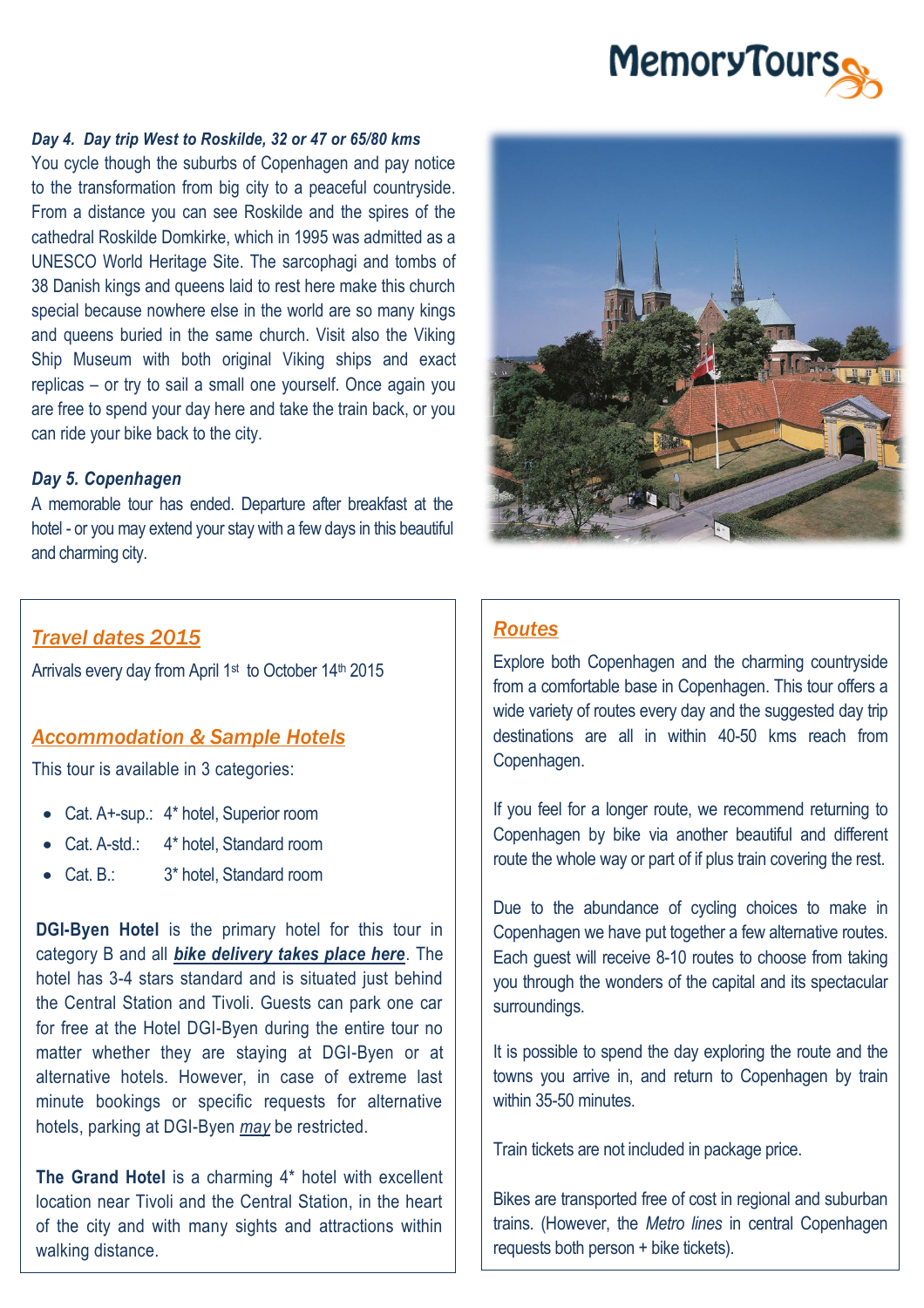



# *Services included in tour:*

- 4 nights in hotel and chosen type of room with private facilities at a centrally located city hotel
- 4 x breakfast (or half board, if added)
- Travel book, maps, route descriptions
- Relevant tourist information materials
- Service hotline
- Free parking by the hotel in Copenhagen

#### *Services NOT included:*

- Your transport to and from Copenhagen
- Drinks and meals apart from breakfast (or half board, if added)
- Visits to attractions, museums, etc.
- Personal insurance
- Bike rental, etc.



## *Arrival, Departure and Parking*

Nearest airport is Copenhagen International Airport situated approx.15 minutes from the city center, almost irrespective of chosen method of transport – taxi, train, metro, bus or private car.

International trains (and direct trains from the airport) arrive at the Central Station in Copenhagen.

The Metro line operating in central Copenhagen is available also from Copenhagen Airport and takes you directly to a number of central city locations and the closest suburbs.

### *Rental Bikes and Equipment*

For this tour we offer comfortable trekking bikes equipped with:

- 21/27 gears, freewheel and handbrakes or
- 7/8 gears and pedal brakes or both pedal and hand brakes

Our bikes are available in different models for both men and women in different frame sizes.

Bikes for children, gators, tag-alongs, children seats, etc. are available upon request.

Also electrically supported bikes with 3, 6 or 7 gears, pedal brakes and high quality, long lasting batteries with capacity up to 60-80 kms are available upon request.

Electrically supported bikes are available in unisex frames only.

Each bike is equipped with 1 pannier, tools and repair kit, 1 spare tube, pump and 2 locks.